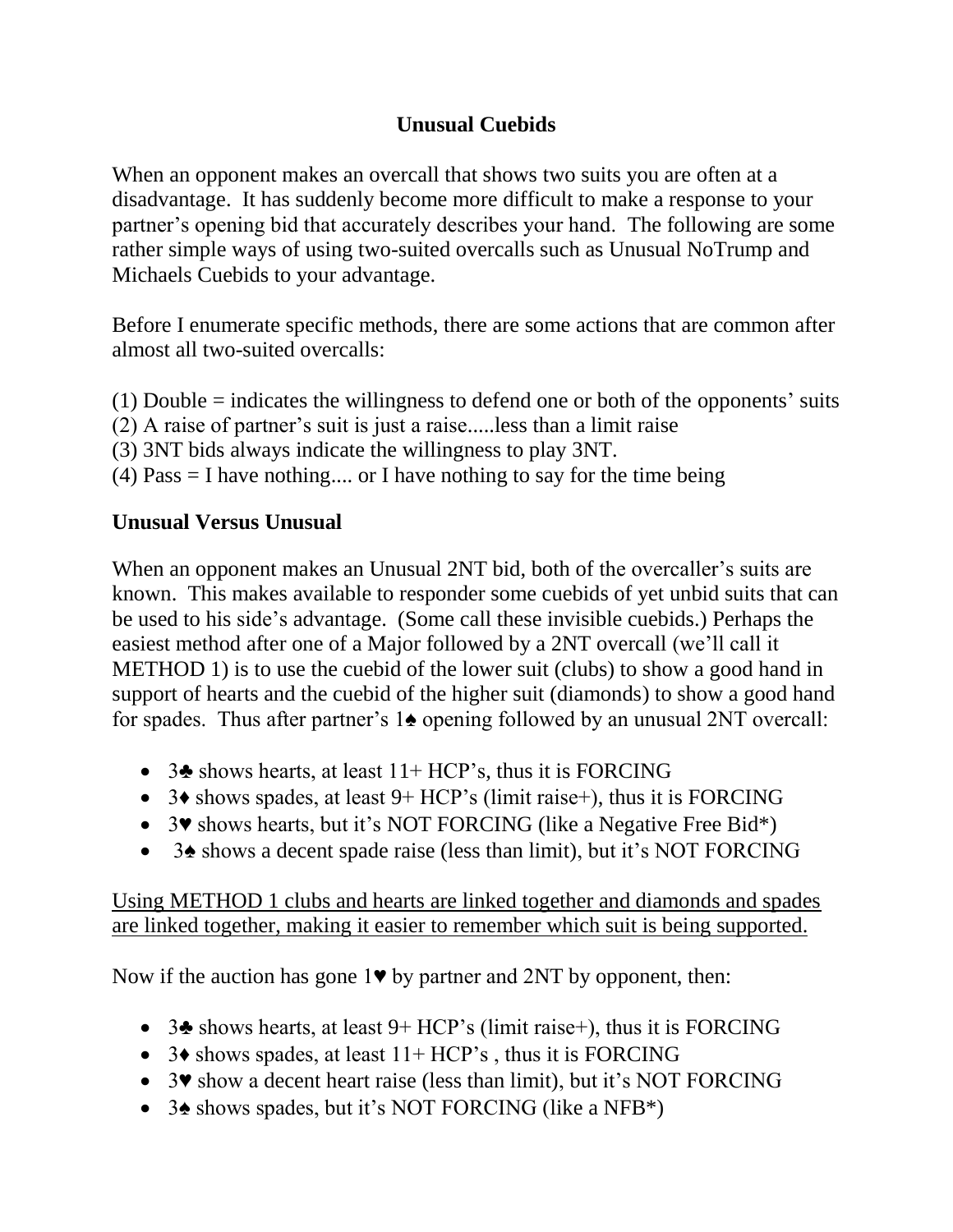A second method (METHOD 2) starts with using the cuebid of the lower of the opponents' suits to show support for opener's suit and the cuebid of the higher suit to show a good hand with the fourth suit. For example, after partner's  $1 \triangleq$  opening followed by an unusual 2NT overcall, these meanings apply:

- $\bullet$  3 $\bullet$  (lower of their suits) shows a limit raise or better in spades, thus it is FORCING
- $\bullet$  3 $\bullet$  (higher of their suits) shows a 11+ HCP's with hearts, thus it is FORCING
- $\bullet$  3 $\bullet$  shows hearts, but it's NOT FORCING (like a NFB<sup>\*</sup>)
- 3♠ shows a spade raise that is less than limit, thus it's NOT FORCING

Or you can change the 3♦ bid to show the unbid major but NOT game FORCING (sort like a transfer to the unbid major) and then 3♥'s remains a natural FORCING bid (METHOD 3). Notice that using METHODS 2 and 3 the cheapest suit bid shows support for the suit opened.

Try METHODS 2 and 3 after partner opens 1♥ and the next opponent bids 2NT.

After a minor suit opening, e.g.  $1\clubsuit$ ,  $2NT$  (showing diamonds and hearts) the following overcalls are recommended: (METHOD 4)

- 3♣ shows a club raise that is less than a limit raise, thus it is NOT FORCING
- $\bullet$  3 $\bullet$  (lower of their suits) shows a good limit raise+ in clubs, thus it is FORCING
- 3♥ (higher of their suits) shows a good hand with spades and it is FORCING
- 3♠ shows a decent spade suit but it's NOT FORCING (similar to a NFB\*)

## **Unusual versus Michaels**

Regardless of the Michaels cuebid used, the four basic bids presented at the beginning of the article still apply.

Perhaps the most common form of Michaels is that of a cuebid of opening bidder's minor suit to show the major suits (  $1\blacktriangleright 2\blacktriangleright$  or  $1\blacktriangleright 2\blacktriangleright$ ). Again it is quite possible to use cuebids of yet unbid suits to show the show the strength and direction of responder's hand. Thus METHOD 5 is: